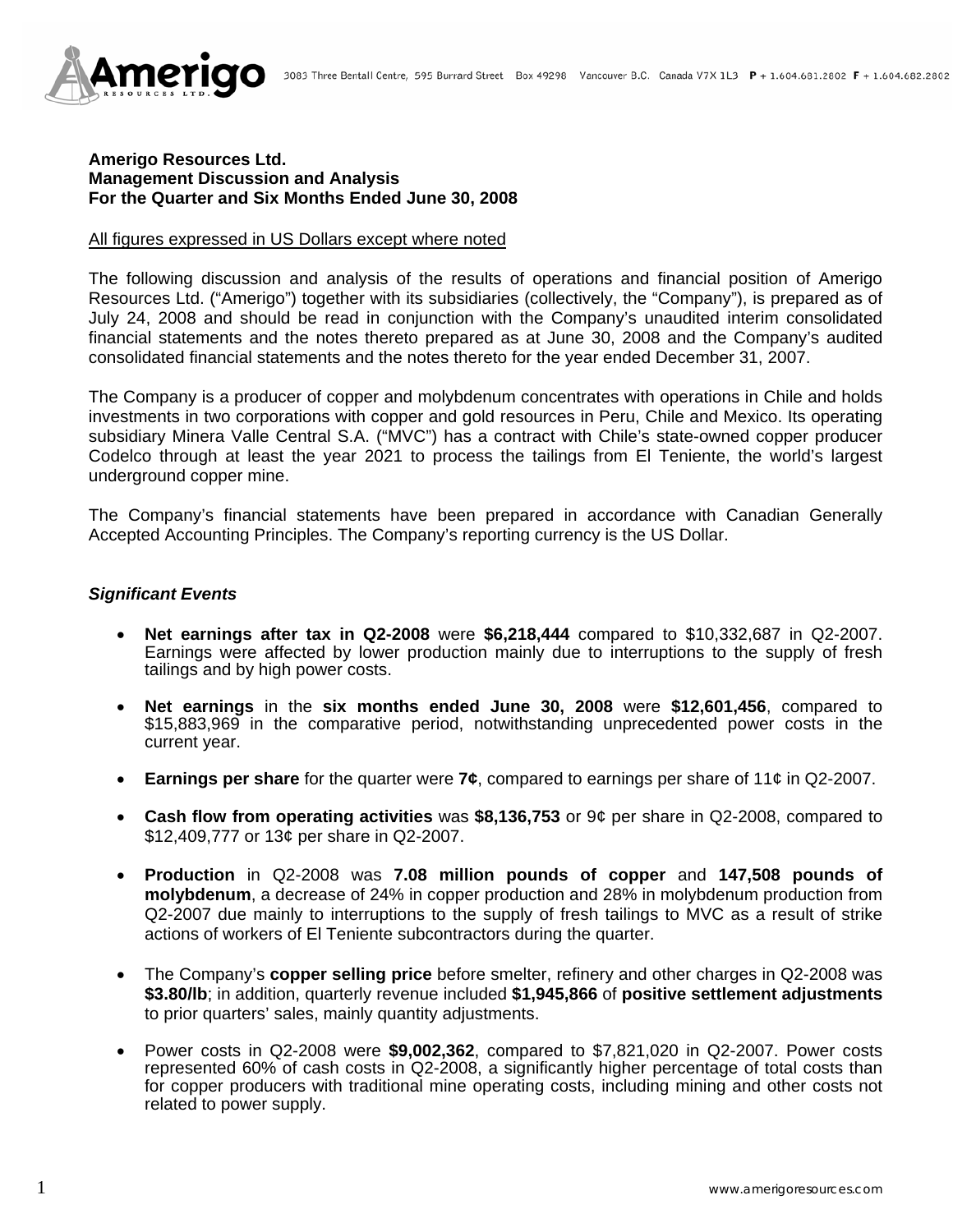- **Cash cost** (the aggregate of smelter, refinery and other charges, production costs net of molybdenum-related net benefits, administration and transportation costs) before El Teniente royalty was **\$2.11/lb** in Q2-2008, compared to \$1.19/lb in Q2-2007. Power costs are the single most important component of the increase in cash cost.
- **Total cost** (the aggregate of cash cost, El Teniente royalty, MVC stock-based compensation, depreciation and accretion) for the quarter ended June 30, 2008 was **\$3.02/lb** compared to \$1.85/lb in Q2-2007. The increase in total cost was driven fundamentally by higher cash costs and affected to a lesser degree by higher royalties to El Teniente and higher amortization charges.
- In Q2-2008 the Company **obtained environmental approvals** in Chile to operate two **10 megawatt generators**. The project's estimated capital cost is \$19 million; the units are expected to be operational in Q4-2008.
- Cash payments for capital expenditures in Q2-2008 were **\$5,672,077**, funded from operating cash flow.
- **Cash balance** was **\$11,192,995** at June 30, 2008 after \$12,542,672 of cash payments for capital expenditures, \$6,018,524 in dividend payments and further investment of \$2,129,981 in a TSX issuer in the six months ended June 30, 2008.
- The Company recorded **\$875,419** as **other comprehensive loss** in Q2-2008 from the **fair value adjustments of two strategic investments** during the quarter. Other comprehensive loss is not a component of net earnings.
- **Dividends**  Subsequent to quarter end, the Company's board of directors declared a dividend of Cdn 6.5¢ per share, payable on September 5, 2008 to shareholders of record as of August, 22, 2008.

# *Results of Operations – Quarter Ended June 30, 2008 ("Q2-2008")*

### **Revenue**

Total Q2-2008 revenue of \$31,164,236 included copper revenue of \$26,526,887 and molybdenum revenue of \$4,637,349. Copper and molybdenum revenues are net of smelter, refinery and roasting charges. In Q2-2007 the Company's revenue was \$32,011,648, which included copper revenue of \$26,497,957 and molybdenum sales of \$5,513,691.

Copper revenue increased marginally from Q2-2007 due to higher copper prices, which offset a 20% decrease in sales volume between the comparative periods. In Q2-2008 the Company sold 3,234 tonnes or 7.13 million pounds of copper, down from 8.93 million pounds sold in Q2-2007. The Company's copper selling price before smelter, refinery and other charges and settlement adjustments to prior quarters' production was **\$3.80/lb** in Q2-2008 (Q2-2007: \$3.29/lb). Additionally, \$1,945,866 in positive settlement adjustments to prior quarters' sales were recorded into revenue during the quarter (Q2-2007: \$222,324 in negative settlement adjustments to prior quarters' sales). The positive settlement adjustments in Q2-2008 were mainly from adjustments by the smelter to the amount of copper concentrates delivered by MVC in Q1-2008.

The Company's treatment and refinery charges in Q2-2008 are lower than in Q2-2007; however transportation charges are higher in 2008 than in 2007. Even though MVC does not ship concentrates overseas, the smelter participates in the Company's cost savings from overseas shipping. MVC's total treatment, refinery and transportation charges are therefore lower than those of producers that ship overseas.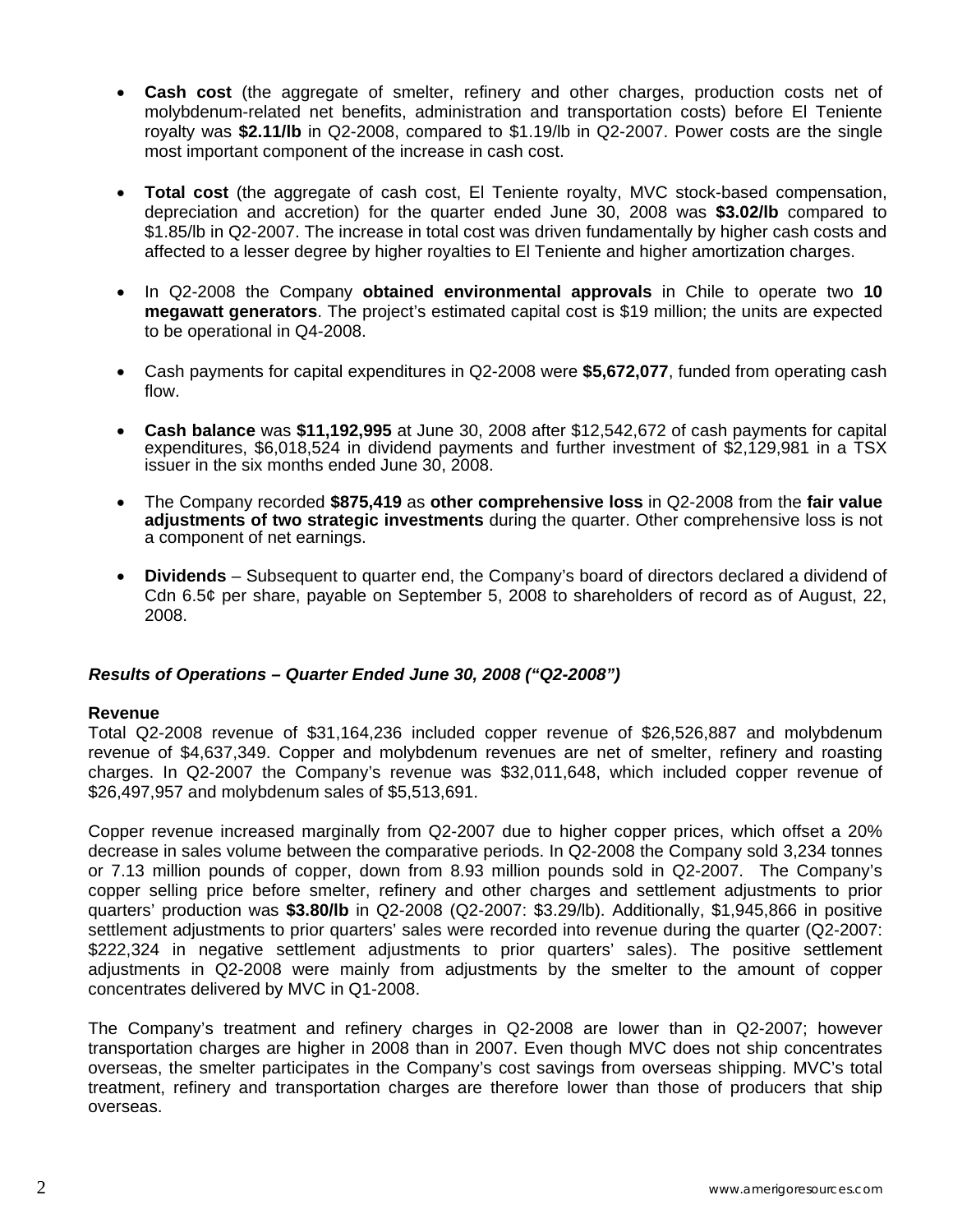Copper produced by the Company is sold under a sales agreement with Chile's Empresa Nacional de Minería ("Enami" or the "smelter"). The agreement with Enami establishes a delivery schedule of monthly sales quotas and in 2008 sets the Company's copper sale price at the average market price for the fourth month after delivery ("M+4"). Accordingly, provided monthly quotas are met, all copper delivered by the Company to the smelter in one quarter is sold at market prices prevailing in the following and second following quarters. However, where production falls short of the monthly quota for a scheduled month of delivery, the quota is carried forward to a subsequent calendar month and the Company receives a sale price calculated for the originally scheduled month of delivery until the quota is met or vice-versa. The Company believes that this pricing arrangement is standard in the industry.

Molybdenum revenue in Q2-2008 was \$4,637,349; from the sale of 143,048 pounds of molybdenum at a selling price before roasting charges and settlement adjustments to prior quarters' production of \$34.12/lb, compared to 203,383 pounds sold in Q2-2007 at a gross selling price of \$30.20/lb. In Q2-2008 the Company also recorded positive settlement adjustments to prior quarters' molybdenum sales of \$634,556 (Q2-2007: positive settlement adjustments of \$477,719).

Molybdenum produced by the Company is sold under a sales agreement with Chile's Molibdenos y Metales S.A. ("Molymet"), which provides that the sale price is the average market price for the first  $("M+1")$ , second  $("M+2")$  or third  $("M+3")$  month after delivery, with each delivery period nominated at the election of Molymet in the month preceding the elected month. Throughout Q2-2008 the sale price nominated by Molymet was M+3.

Revenue from the sale of the Company's copper and molybdenum concentrates is recorded net of smelter, refinery and roaster charges when persuasive evidence of a sales arrangement exists, delivery has occurred, the rights and obligations of ownership have passed to the customer and the sale price is determinable.

In normal supply conditions, sales of copper and molybdenum are provisionally priced at the time of sale based on the prevailing copper forward market price or the current molybdenum market price, as specified in the sales contracts. Variations between the price recorded at the time of sale and the actual final price received from the smelter or the roaster are caused by changes in copper and molybdenum market prices and result in an embedded derivative in the accounts receivable. The embedded derivative is recorded at fair value each period until final settlement occurs, with changes in fair value classified as a component of revenue. The Company's reported revenue is therefore very sensitive to increases and decreases in copper and molybdenum prices. In a period of rising prices, not only will the Company record higher revenue for deliveries in the period, but it will also record favourable adjustments to revenue for copper and molybdenum delivered in prior periods. Similarly, in a period of declining prices, the Company will record lower revenues for current deliveries and negative adjustments to revenue from prior periods' deliveries.

### **Production**

In Q2-2008, the Company produced 3,212 tonnes or 7.08 million pounds of copper compared to 4,224 tonnes or 9.31 million pounds of copper produced in Q2-2007, a 24% decrease in copper production mainly due to interruptions to the supply of fresh tailings to MVC as a result of the strike actions of workers of El Teniente subcontractors during the quarter.

The Company processed old tailings at an approximate rate of 13,500 tonnes per day during the quarter. It is planned to further increase tailings throughput in the second half of 2008 in accordance with MVC's contractual arrangements.

In Q2-2008 molybdenum production was 147,508 lbs, compared to 204,647 lbs produced in Q2-2007. Molybdenum production was also affected by interruptions to the supply of fresh tailings to MVC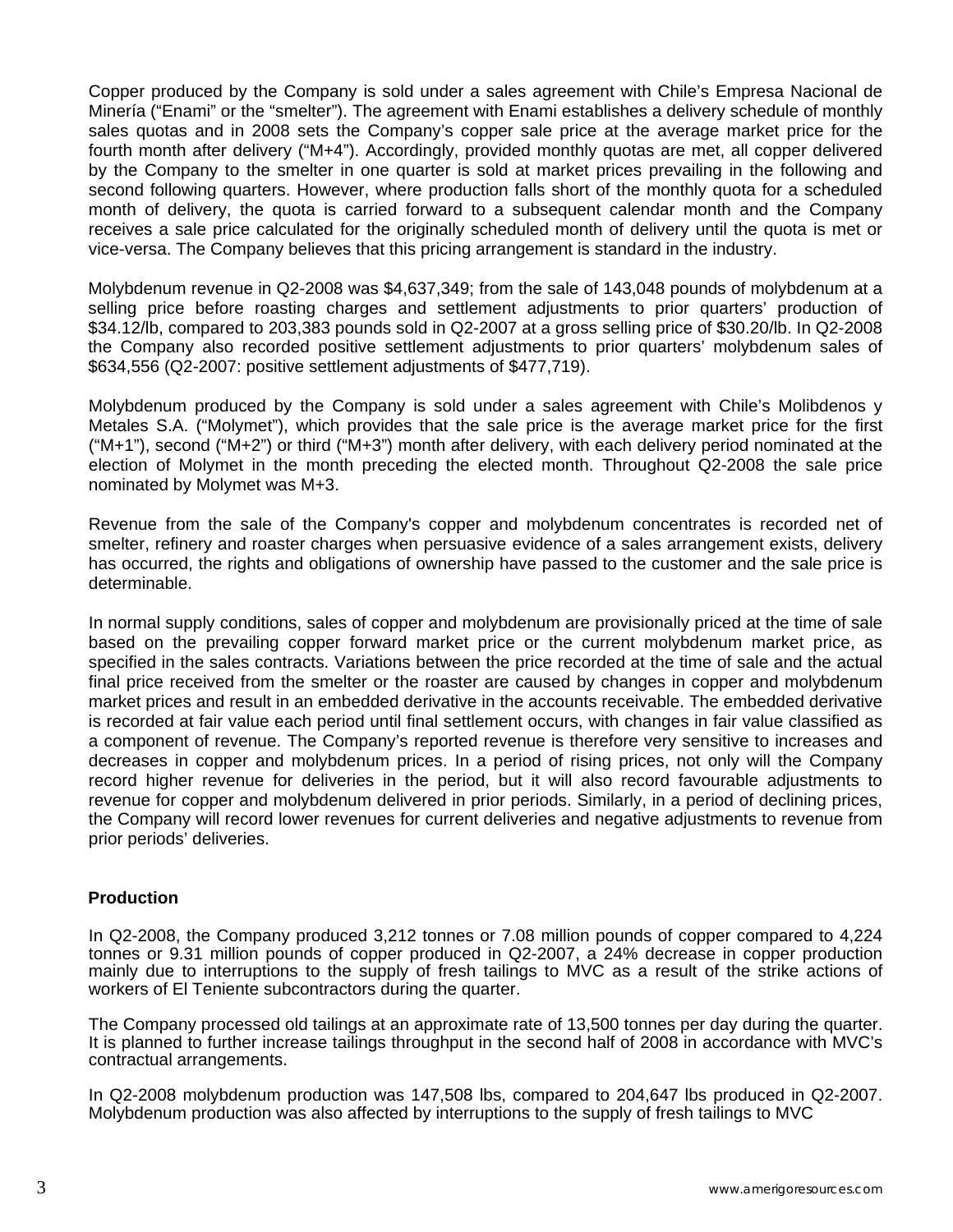## **Cash Cost and Total Cost**

Cash cost and total cost are non-GAAP measures prepared on a basis consistent with the industry standard Brook Hunt definitions. Cash cost is the aggregate of copper and molybdenum production costs, smelter and refinery charges, administration and transportation costs, minus molybdenum byproduct credits. Total cost is the aggregate of cash cost, El Teniente royalty, depreciation, amortization and asset retirement accretion cost.

The Company's cash costs from Q2-2007 to Q2-2008 (\$/lb of copper produced) were as follows:

|                      | Q2-2008 | Q1-2008 | Q4-2007 | Q3-2007 | Q2-2007 |
|----------------------|---------|---------|---------|---------|---------|
| Cu and Mo production | 2.31    | 2.54    | 1.63    | 1.72    | 1.43    |
| By-product credits   | (0.65)  | (0.49)  | (0.47)  | (0.38)  | (0.59)  |
| Smelter & refinery   | 0.35    | 0.36    | 0.34    | 0.38    | 0.29    |
| Administration       | 0.07    | 0.06    | 0.06    | 0.03    | 0.03    |
| Transportation       | 0.03    | 0.04    | 0.04    | 0.03    | 0.03    |
| <b>Cash Cost</b>     | \$2.11  | \$2.51  | \$1.60  | \$1.78  | \$1.19  |

 $1$  Due to an error in the calculation of smelter and refinery costs, these costs were understated in Q2-2007 by \$390,985 or 0.05/lb. The correction of this error on a YTD basis resulted in an overstatement of costs in Q3-2007. The correct costs should have been \$0.34/lb in Q2-2007 and \$0.33/lb in Q3-2007

Cash cost is driven mainly by production costs, smelter/refinery costs and molybdenum by-product credits.

In Q2-2008, cash cost was \$2.11/lb, compared to a cash cost of \$1.19/lb in Q2-2007. The most significant variance in cash cost came from a \$0.88/lb increase in production costs, driven mostly by increases between the two comparative periods of \$0.43/lb in power costs, \$0.09/lb in grinding balls and \$0.35/lb from all other costs combined.

Power is MVC's most significant cost. In Q2-2008, MVC incurred power costs of \$9,002,362, or \$0.2462/kWh, compared to \$7,821,020 or \$0.1963/kWh in Q2-2007. In Q2-2008, power costs represented 60% of the Company's cash cost (Q2-2007: 71% of cash costs). While power costs were unquestionably high during Q2-2008, increased levels of rainfall in Chile and the resulting mobilization of additional hydro-electric energy sources by MVC's energy provider contributed to a significant decrease in costs from those recorded in the preceding quarter (\$0.3268/kwh). The cost of \$0.2462/kWh recorded in Q2-2008 is an average cost in a declining price curve.

Power costs are expected to remain high in Chile in the foreseeable future due to the ongoing impact of reduced gas supply from Argentina. This has forced Chile to adopt diesel-based power production, which has resulted in increased energy production costs that are expected to continue at least until the completion of major power supply projects currently in the permitting stage or under construction in Chile.

In light of this situation, and to secure MVC's power supply, the Company made the strategic decision in 2007 to become substantially energy self-sufficient and to limit the Company's exposure to high power costs through the purchase of two 10 megawatt generators that will operate on heavy oil fuel. (See *Investing Activities*).

Also affecting cash costs is a \$0.06/lb increase in smelter and refinery costs due to an understatement of these costs by \$0.05/lb in Q2-2007 (refer to footnote  $\frac{1}{1}$ ) and an increase of \$0.04/lb to administration costs due to higher insurance and other costs at MVC.

There was also an increase of molybdenum by-product credits of \$0.06/lb, despite lower total molybdenum sales in Q2-2008 compared to Q2-2007, as lower copper production in Q2-2008 resulted in higher per unit credits.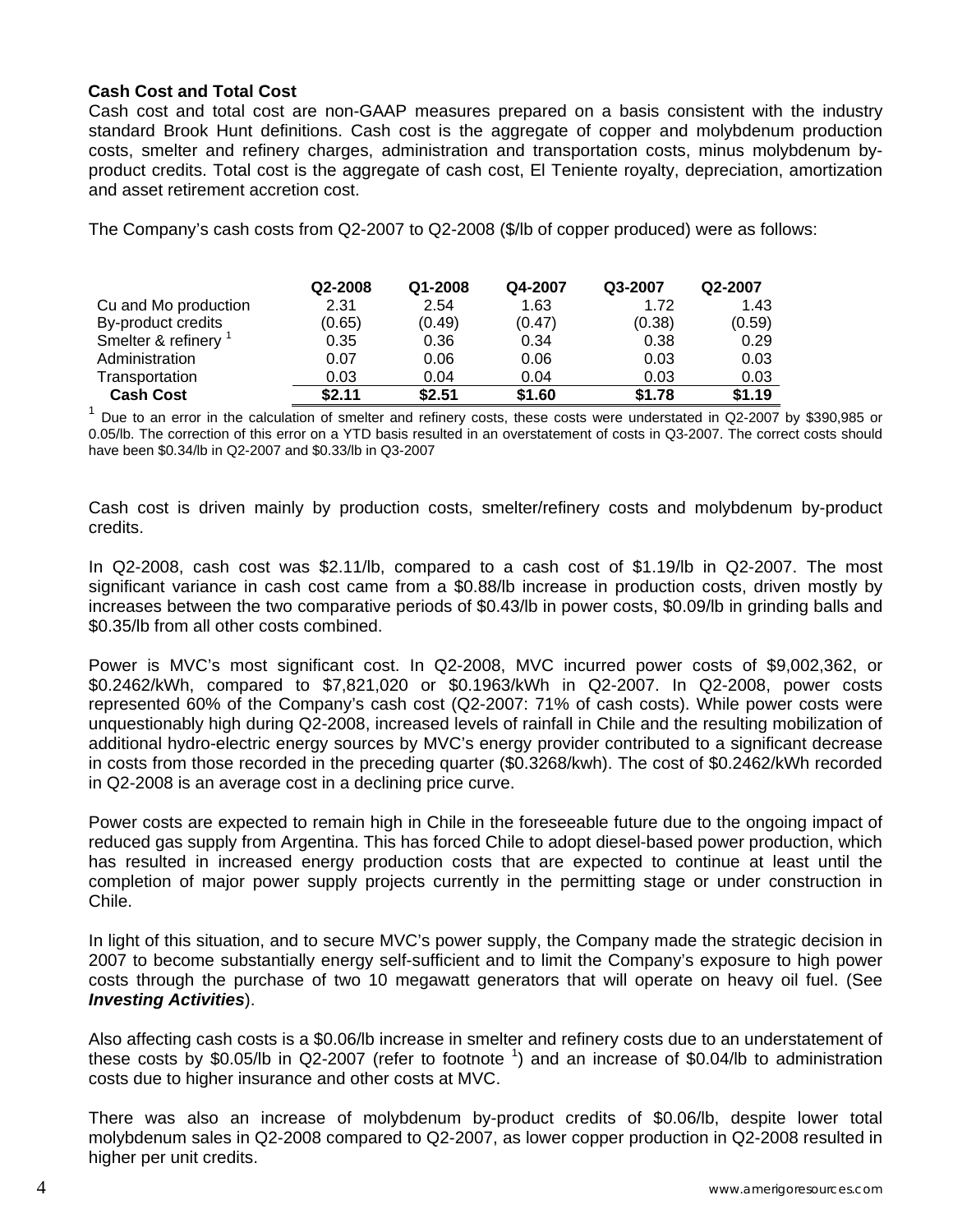The Company's total costs from Q2-2007 to Q2-2008 (\$/lb of copper produced) were as follows:

|                                     | Q2-2008 | Q1-2008 | Q4-2007 | Q3-2007 | Q2-2007 |
|-------------------------------------|---------|---------|---------|---------|---------|
| Cash cost                           | 2.11    | 2.51    | 1.60    | 1.78    | 1.19    |
| El Teniente royalty                 | 0.75    | 0.66    | 0.61    | 0.58    | 0.57    |
| Amortization/depreciation/accretion | 0.16    | 0.17    | 0.19    | 0.12    | 0.08    |
| Stock-based compensation            | 0.00    | 0.00    | 0.00    | 0.01    | 0.01    |
| <b>Total Cost</b>                   | \$3.02  | \$3.34  | \$2.40  | \$2.49  | \$1.85  |

Total cost in Q2-2008 was \$3.02/lb, compared to total cost of \$1.85/lb in Q2-2007. The most significant impact on total cost is a \$0.92/lb increase in cash cost, followed by a \$0.18/lb increase from El Teniente royalty due to higher copper prices and a \$0.08/lb increase in amortization due to MVC's higher asset base.

The El Teniente royalty is based mainly on market prices for copper and molybdenum, making MVC a copper producer whose unit royalty costs decrease as copper prices decline and increase as copper and molybdenum prices increase.

# **Operating Costs and Expenses**

Production costs include copper and molybdenum production costs and maintenance costs. In Q2-2008, production costs were \$16,325,965 compared to production costs of \$13,295,084 in Q2-2007, an increase of \$3,030,881 in production costs. The major cost specific increases between the two quarters were \$1,181,342 in power costs and \$389,470 for grinding balls.

In Q2-2008 the El Teniente royalty was \$5,319,664 compared to \$5,291,091 in Q2-2007. Increased royalties to El Teniente were the result of higher copper prices in the quarter, mitigated by lower sales volume.

Amortization cost was \$1,081,028 in Q2-2008, compared to \$791,439 in Q2-2007 due to a higher asset base at MVC.

Administration expenses were \$517,731 in Q2-2008, compared to \$334,735 in Q2-2007 due to higher insurance and other costs overall; transportation costs decreased to \$227,114 in Q2-2008 from \$281,015 in Q2-2007, due to lower copper sales volume. Stock-based compensation for options granted to MVC employees was \$59,674 in Q2-2007 and \$nil in 2008 as no options were granted or vested to MVC staff in 2008.

Costs not related to MVC's production operations are identified as "Other Expenses" and were \$861,489 in Q2-2008 and \$825,764 in Q2-2007, an increase of \$35,725. The most significant of these expenses in Q2-2008 were salaries, management and professional fees of \$316,955 (Q2-2007: \$239,936) and office and general expenses of \$306,717 (Q2-2007: \$286,962), followed by stock-based compensation of \$121,419 (Q2-2007: \$292,375) and interest expense of \$116,398 (Q2-2007: \$6,491). The increase in salaries, management and professional fees was due to higher legal fees, office and general expenses increased due to higher shareholder communication costs and travel expenses, stock-based compensation expense decreased due to a lower number of options granted in 2008 and interest expense increased in connection with short-term bank debt.

Non-operating items in Q2-2008 included a foreign exchange gain of \$300,918 (Q2-2007: \$740,369), interest income of \$140,046 (Q2-2007: \$371,666), other income of \$67,724 (Q2-2007: \$28,159) and an investment loss of \$5,408 (Q2-2007: loss of \$38,413). In Q2-2007, the Company also recorded a gain on fair value adjustments to financial instruments of \$269,676.

The Company recorded income tax expense net of recoveries of \$906,973 in Q2-2008, compared to income tax expense net of recoveries of \$1,967,709 in Q2-2007. Taxes were lower in the quarter as earnings before tax were lower in Q2-2008.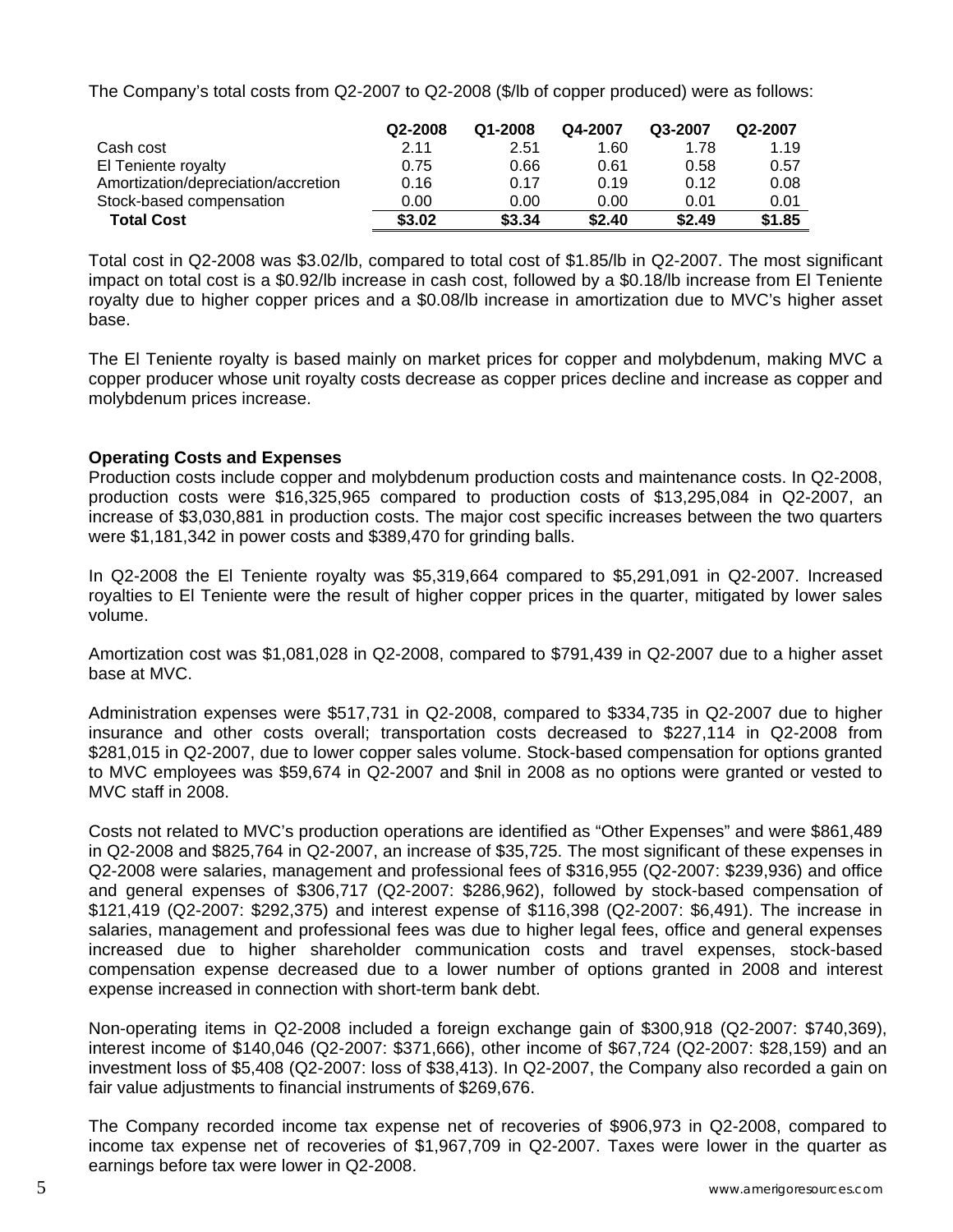## **Operating Cash Flows**

In Q2-2008, the Company's activities generated operating cash flow of \$8,136,753 (or 9¢ per share, a non-GAAP measure), which includes the effect of changes in non-cash working capital items, compared to operating cash flow of \$12,409,777 or 13¢ per share in Q2-2007. Cash flow from operations decreased in Q2-2008 in very close correlation to the lower level of earnings posted in the quarter.

## *Results of Operations – Year-to-date June 30, 2008*

Net earnings during the six months ended June 30, 2008 ("YTD-2008") were \$12,601,456 (\$0.13 per share), compared to \$15,883,969 (\$0.17 per share) in the six months ended June 30, 2007 ("YTD-2007").

Total revenue YTD-2008 was \$67,097,701 derived from the sale of 6,775 tonnes or 14.94 million pounds of copper and 300,787 pounds of molybdenum. This compares to total revenue of \$50,182,831 YTD-2007 from the sale of 6,960 tonnes or 15.34 million pounds of copper and 307,936 pounds of molybdenum.

Cash cost and total cost YTD-2008 were \$2.32/lb and \$3.19/lb respectively, compared to cash cost of \$1.30/lb and total cost of \$1.92/lb in YTD-2007. These costs include smelter and refinery costs of \$0.35/lb (YTD-2007: \$0.42/lb) and El Teniente royalty costs of \$0.70/lb (YTD-2007: \$0.52/lb)

"Other Expenses" YTD-2008 were \$1,918,262 compared to \$1,675,014 in YTD-2007.

Non-operating items YTD-2008 include a foreign exchange gain of \$368,235 (YTD-2007: \$970,966), interest income of \$294,394 (YTD-2007: \$646,495), other income of \$142,088 (YTD-2007: \$66,781) and investment loss of \$30,122 (\$200,314 in YTD-2007). In YTD-2007 the Company also posted a gain on fair value adjustments to financial instruments of \$711,591.

Income tax expense YTD-2008 was \$2,448,765 compared to \$2,862,964 in YTD-2007.

# *Summary of Quarterly Results*

|                      | QE June 30, 2008 | <b>QE March 31, 2008</b> | QE Dec. 31, 2007 | QE Sept. 30, 2007 |
|----------------------|------------------|--------------------------|------------------|-------------------|
| Total revenue        | \$31,164,236     | \$35,933,465             | \$26,974,854     | \$28,536,864      |
| Net income           | 6,218,444        | 6.383.012                | 1,816,498        | 6,581,887         |
| Earnings per share   | 0.0660           | 0.0677                   | 0.0122           | 0.0696            |
| Diluted earnings per |                  |                          |                  |                   |
| share                | 0.0660           | 0.0668                   | 0.0122           | 0.0694            |

|                      | <b>QE June 30, 2007</b> | <b>QE March 31, 2007</b> | QE Dec. 31, 2006 | QE Sept. 30, 2006 |
|----------------------|-------------------------|--------------------------|------------------|-------------------|
| Total revenue        | \$32,011,648            | \$18,171,183             | \$19,944,732     | \$19,739,861      |
| Net income           | 10,332,687              | 5,551,282                | 13,981,236       | 8,251,071         |
| Earnings per share   |                         |                          | 0.1490           | 0.0877            |
|                      | 0.1093                  | 0.0593                   |                  |                   |
| Diluted earnings per |                         |                          |                  |                   |
| share                | 0.1076                  | 0.0583                   | 0.1475           | 0.0868            |

# *Liquidity and Capital Resources*

The Company's cash and cash equivalents at June 30, 2008 were \$11,192,995, compared to \$10,959,717 at March 31, 2008 and \$16,712,630 at December 31, 2007; working capital at June 30, 2008 was \$11,852,658 compared to \$11,693,685 at March 31, 2008 and \$15,512,204 at December 31, 2007.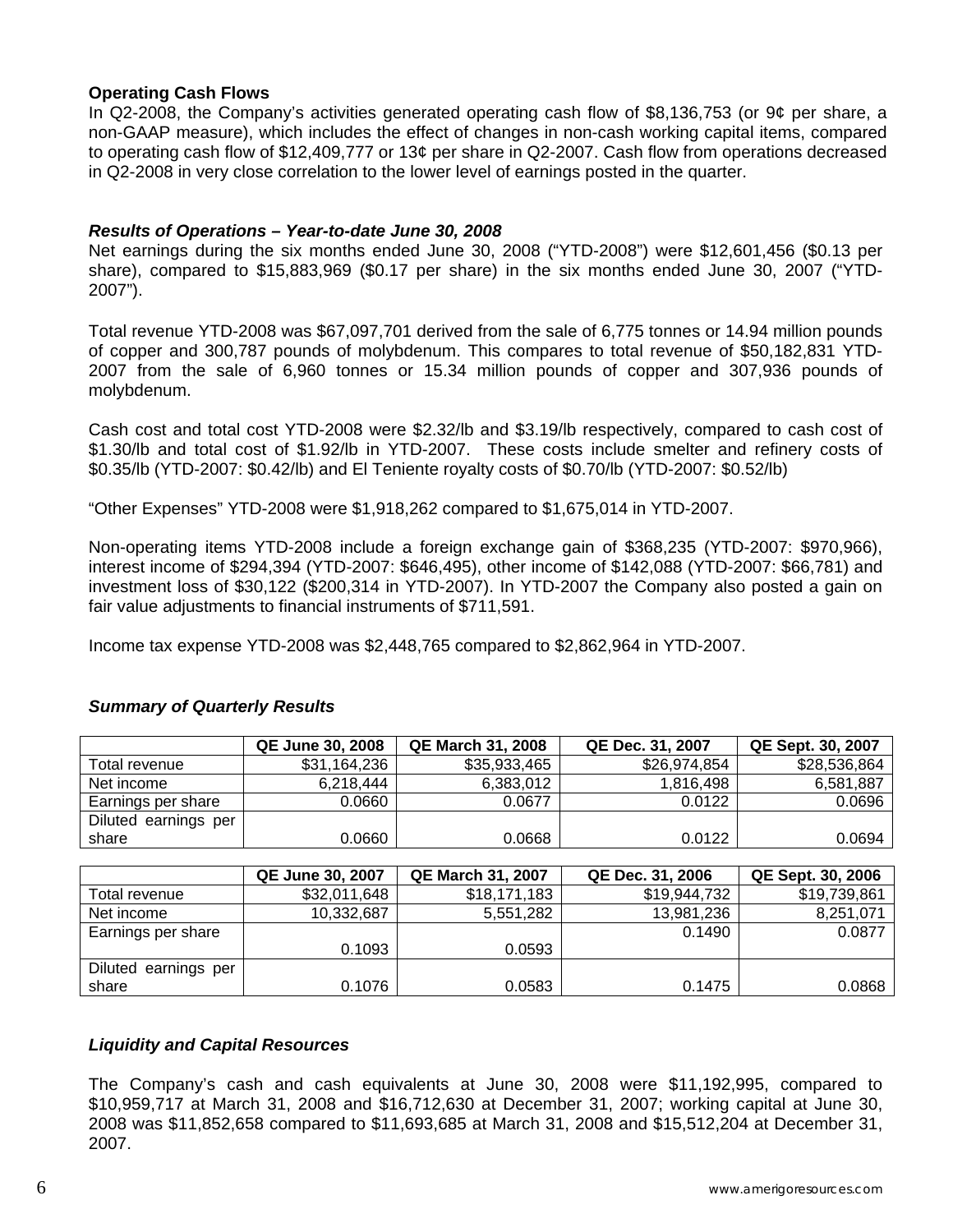Cash and cash equivalents increased by \$233,278 in Q2-2008. While earnings in the quarter were \$6,218,444, the effect of changes in non-cash working capital, particularly realized accounts receivable contributed to operating cash flow of \$8,136,753 in Q2-2008. The Company made payments of \$5,672,077 for plant and equipment and bought additional shares of a TSX issuer at a cost of \$1,976,801. During the quarter, the Company also bought \$254,597 of shares back for cancellation under its normal course issuer bid.

In order to maintain adequate levels of cash and among other things, finance timing differences between accounts receivable and accounts payable, in Q1-2008 the Company obtained a Chilean Peso \$2,500,000,000 (approximately \$5.5 million) short-term bank loan from a Chilean bank at a per annum rate of 8.04%. The loan is expected to be fully paid in Q3-2008.

Amerigo has in place a normal course issuer bid through the facilities of the Toronto Stock Exchange ("TSX"), whereby Amerigo is entitled to purchase for cancellation up to 2,000,000 of its common shares during the one-year period ending on November 13, 2008. During the six months ended June 30, 2008, Amerigo purchased and cancelled 333,100 shares at a total cost of \$669,521. The premium on the purchase of shares for cancellation amounted to \$473,961 and was applied against Retained Earnings. Subsequent to June 30, 2008, a further 56,400 shares were purchased for cancellation.

The Company's long-term liabilities (Other Payables, Asset Retirement Obligations and Future Income Tax Liabilities) at June 30, 2008 were \$12,745,946 compared to \$13,444,445 at March 31, 2008 and \$11,971,476 on December 31, 2007.

The changes in the value of the Company's Asset Retirement Obligation are limited to accretion expense of \$167,555 in the six months ended June 30, Q2-2008. The Company's future income tax liability increased \$654,139 in the six months ended June 30, 2008, mainly to account for differences between the carrying and tax values of MVC's plant and equipment.

The Company is not subject to debt covenants and does not anticipate it will incur any default or arrears on payment of leases, debt principal or interest.

The Company's copper sales are dependent on sales volumes and market prices for copper. Average LME cash copper prices in the period January to June 2008 were the following:

| January  | \$3,2028 | March \$3,8280 | Mav | \$3.8024      |
|----------|----------|----------------|-----|---------------|
| February | \$3.5778 | April \$3.9394 |     | June \$3.7469 |

On February 23, 2008 the Board of Directors of Amerigo declared a semi-annual dividend of Cdn 6.5¢ per share, paid on April 2, 2008 to shareholders of record as of March 25, 2008, for a total of \$6,018,524.

As of June 30, 2008 Amerigo had 4,420,000 outstanding share purchase options (with exercise prices ranging from Cdn\$1.60 to Cdn\$2.71). During the six months ended June 30, 2008, 1,055,000 options were granted at an exercise price of Cdn\$2.13 per share. No options were exercised during this period.

Stock-based compensation is recognized as options vest. The 1,055,000 options granted in 2008 vest in four equal installments, on March 20, April 1, July 1 and October 1, 2008. Amerigo recorded in aggregate a stock-based compensation expense of \$243,012 for the options that vested in the six months ended June 30, 2008.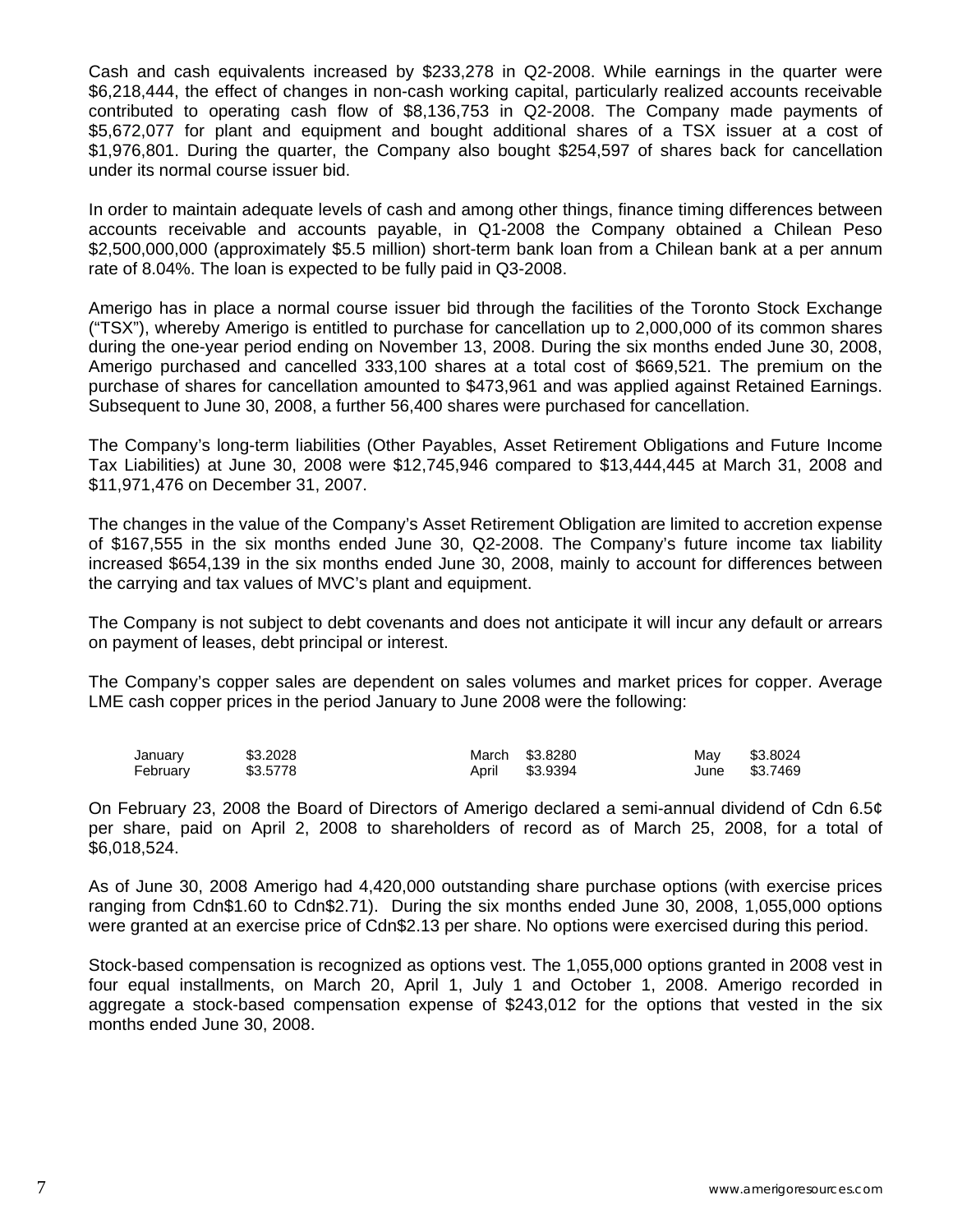## **Investing Activities**

Capital plant increased by \$4,355,788 in Q2-2008 and by \$10,886,037 on a YTD basis. Capital expenditures on a YTD basis have included \$7,687,293 on the self-generation power project. Other major capital projects are in connection with old tailings extraction, increase of rougher circuit recovery and pre-classification of fresh tailings.

All required environmental approvals for the operation of the generators are now in place and the units are expected to be operational in Q4-2008.

The project is estimated to have a total cost of \$19 million, of which approximately \$13.6 million has been incurred to June 30, 2008. The capital cost of the project will be higher than originally estimated due to a number of factors:

- transportation costs were substantially higher than originally estimated due to higher marine freight charges and to the logistics of transporting the 200-tonne generators by land in Chile, which required reinforcing certain roads and bridges;
- the cost of meeting heightened Chilean environmental standards including the supply of auxiliary equipment to allow for changes to the operation of the motors from diesel to heavy fuel oil, which will represent significant fuel cost savings when the units are operational;
- significantly increased foundations requirements together with exponential increases to the costs of construction and raw materials.

Notwithstanding its increased capital cost, the power generation project's cost of \$950,000/megawatt of installed capacity is well within costs of other similar oil-based power projects.

Total cash payments for capital expenditures were \$5,672,077 in Q2-2008 and \$12,542,672 on an annual basis, funded from operating cash flow.

In Q2-2008, the Company acquired for investment purposes a further 1,333,334 units in Candente Resource Corp., an issuer listed on the Toronto, Lima and Frankfurt Stock Exchanges at a cost of \$1,976,801, bringing the total cost of the investment to \$15,861,986. The units acquired in Q2-2008 included 1,333,334 common shares and 666,667 warrants, each warrant providing the holder with the right to purchase an additional common share of the issuer at a price of \$2.00 on or before June 26, 2010. Adjustments to fair market value are required at each balance sheet date; at June 30, 2008 these adjustments totaled (\$909,430), of which (\$5,117,416) were recorded in the six months ended June 30, 2008. Given that the investment was designated as "available for sale" for accounting purposes, which means it is an investment that is not held for trading, gains or losses arising from changes in fair value are recorded in Accumulated Other Comprehensive Income/Loss in the Company's Balance Sheet until the investment is sold or management determines that "an other than temporary impairment in the value of the investment has occurred", at which time gains or losses will be transferred into earnings.

In November 2007, Amerigo acquired for investment purposes 4,015,000 units in Los Andes Copper Ltd., an issuer listed on the TSX Venture Exchange. The units included 4,015,000 common shares and 2,007,500 warrants, each warrant providing the holder with the right to purchase an additional common share at a price of \$0.75 on or before November 24, 2008. The aggregate cost of the investment was \$2,063,308. Adjustments to fair market value are required at each balance sheet date; at June 30, 2008 these adjustments totaled (\$75,883), of which (\$263,665) were recorded in the six months ended June 30, 2008. The investment was designated as "available for sale" for accounting purposes.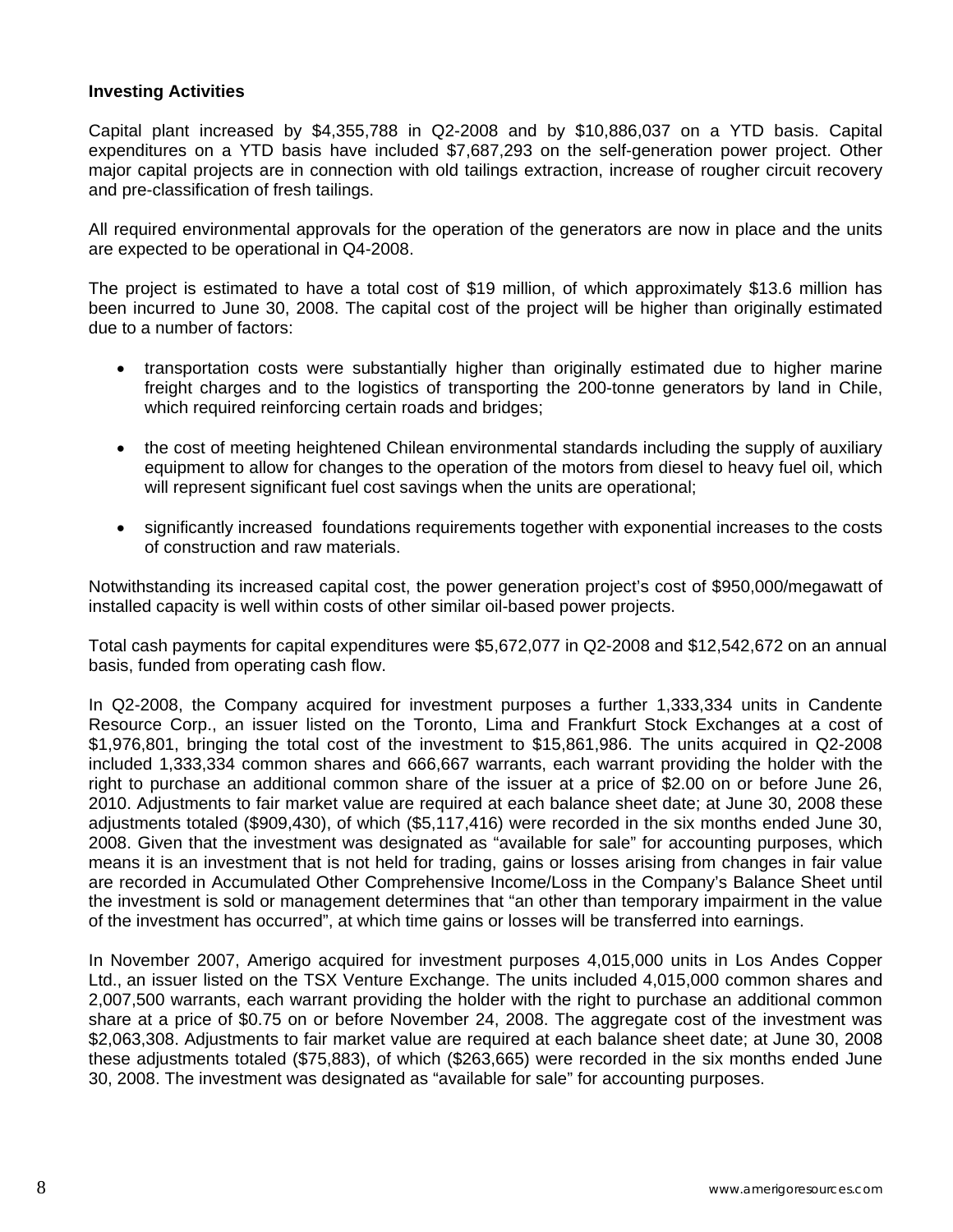## *Transactions with Related Parties*

a) Non-controlling interests

A detailed description of Non-Controlling Interests is provided in the Company's Consolidated Financial Statements for the quarter ended June 30, 2008.

During the six months ended June 30, 2008, royalty dividends totalling \$262,903 were paid or accrued to the Amerigo International Class A shareholders on the basis described above (Six months ended June 30, 2007: \$278,871). Royalty dividends are shown as Non-Controlling Interests in the Consolidated Statements of Operations and Comprehensive Income. At June 30, 2008, \$57,904 of this amount remained outstanding (December 31, 2007: \$61,735).

b) Directors' fees and remuneration to officers

 During the six months ended June 30, 2008 the Company paid or accrued \$313,901 in fees to companies associated with certain directors and officers of Amerigo (Six months ended June 30, 2007: \$317,765). In the same period, Amerigo paid or accrued \$52,253 in directors' fees to independent directors (Six months ended June 30, 2007: \$46,163). Directors' fees and remuneration to officers are categorized as Salaries, Management and Professional Fees in Amerigo's Consolidated Statements of Operations and Comprehensive Income. At June 30, 2008, an aggregate amount of \$34,058 was due to directors and officers for fees, bonuses and reimbursement of expenses in the ordinary course of business (December 31, 2007: \$450,729).

- c) At June 30, 2008 one of Amerigo's officers acted as an officer and another as a director of Nikos Explorations Ltd., a company over which Amerigo exercises significant influence.
- d) At June 30, 2008, two of Amerigo's directors acted as directors of Candente Resource Corp., a company in which Amerigo holds an investment.
- e) At June 30, 2008 two of Amerigo's officers acted as officers and one of Amerigo's directors acted as a director of Los Andes Copper Ltd., a company in which Amerigo holds an investment.

### *Contingencies*

In Q3-2007, the Chilean Internal Revenue Services ("SII") issued a tax assessment to MVC challenging the tax losses reported by MVC for the commercial years 1999 to 2004. The tax assessment claims that some of these losses could be denied and MVC could face a tax liability of approximately \$1.15 million. Although the Company believes there is no merit to the assessment, the final outcome of this matter cannot be predicted with certainty. The Company retained legal counsel to prepare a response to SII in accordance with Chilean law and is awaiting the SII's determination on this matter. The Company's legal counsel has confirmed that, in their opinion, if the SII claim is ultimately upheld the Company will have a claim for full indemnification from the sellers of MVC pursuant to the terms of the MVC purchase and sale agreement for losses incurred prior to the MVC purchase date of July 2003.

In Q4-2007, the SII issued a tax assessment to MVC for adjustments, penalties and interest of approximately \$135,000, derived from MVC's alleged failure to remit provisional monthly payments towards a Chilean mining royalty tax in 2006. When the mining royalty tax was instituted in Chile, MVC obtained a legal opinion stating that the tax did not apply to MVC's operations, as MVC does not exploit under the definition of the Chilean Income Tax Law. Even if the mining royalty applied to MVC, there would have been no tax payable in 2006 as MVC's production levels that year fell below the threshold prescribed by the SII for this tax. MVC has also retained legal counsel to prepare a response to the SII on this matter.

No amounts have been recorded by the Company in respect of these matters.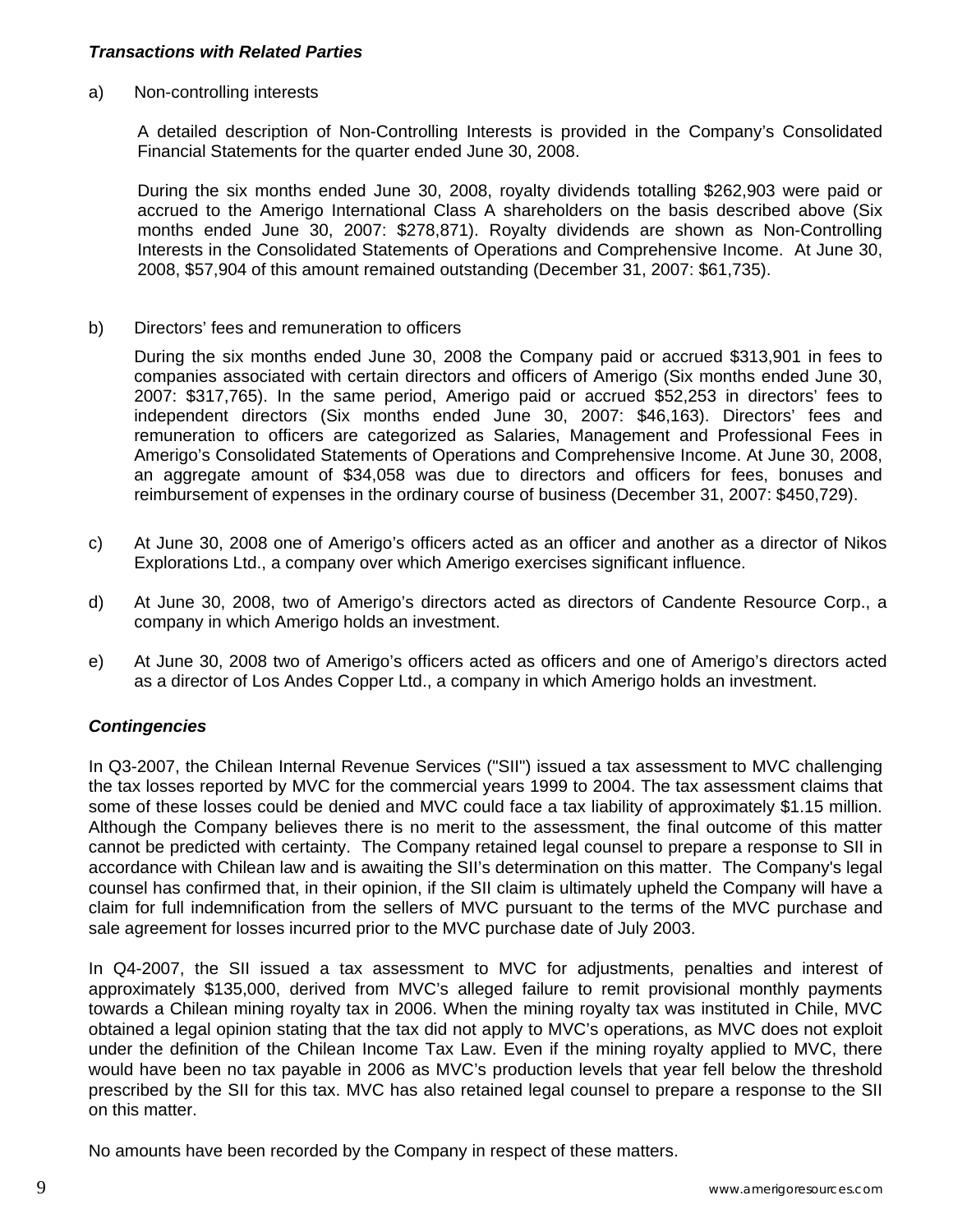### *Subsequent Events*

On July 24, 2008, the Board of Directors of Amerigo declared a semi-annual dividend of Cdn 6.5¢ per share payable on September 5, 2008 to shareholders of record as of August 22, 2008.

## *Critical Accounting Estimates*

There were no changes to the Company's critical accounting estimates during the three and six months ended June 30, 2008. The most significant estimates are related to the physical and economic lives of contractual rights, property, plant and equipment and their recoverability.

The Company depreciates assets, capitalized acquisition costs and contractual rights based on the units of production method, whereby management has estimated copper units of production to 2021 and proceeds to allocate amortization charges based on actual production on a monthly basis.

The Company estimates the recoverable value of plant and equipment at the end of its contract with Codelco will be at least \$3,500,000.

As required by accounting standards, Amerigo has calculated an asset retirement obligation based on a quoted market price of \$6,200,000 provided by an independent third party in 2007. Management's current estimates required to calculate the asset retirement obligation include projected annual inflation rates in Chile of 4.5% per annum and a market risk premium of 8%. The present value of the asset retirement obligation at the time of adoption was estimated to be \$1,851,055 (revised to \$4,787,273 in 2007), which will be systematically accreted to a 2021 value of approximately \$12,344,146.

### *Changes in Accounting Policies, Including Initial Adoption*

Effective January 1, 2008 the Company adopted the following new accounting standards:

### *Capital Disclosures - (Section 1535)*

This Section establishes standards for disclosing information about an entity's capital and how it is managed.

### *Inventories – (Section 3031)*

This Section prescribes the accounting treatment for inventories and provides guidance on the determination of costs and its subsequent recognition as an expense, including any write-down to net realizable value. It also provides guidance on the cost formulas that are used to assign costs to inventories. The adoption of this policy had no effect on the Company's financial statements.

### *Financial Instruments – Disclosures - (Section 3862)*

This Section requires additional disclosures to enable users of the Company's financial statements to evaluate the significance of financial instruments to the Company's financial position and performance. In addition, qualitative and quantitative disclosures are provided to enable users to evaluate the nature and extent of risks arising from the Company's financial instruments.

### *Internal Controls over Financial Reporting*

Internal control over financial reporting is a process designed to provide reasonable assurance regarding the reliability of financial reporting and the preparation of financial statements for external purposes in accordance with Canadian Generally Accepted Accounting Principles. Management is responsible for establishing and maintaining adequate internal control over financial reporting for the Company. Any system of internal controls over financial reporting, no matter how well designed, has inherent limitations. Therefore, even those systems determined to be effective can provide only reasonable assurance with respect to financial statement preparation and presentation.